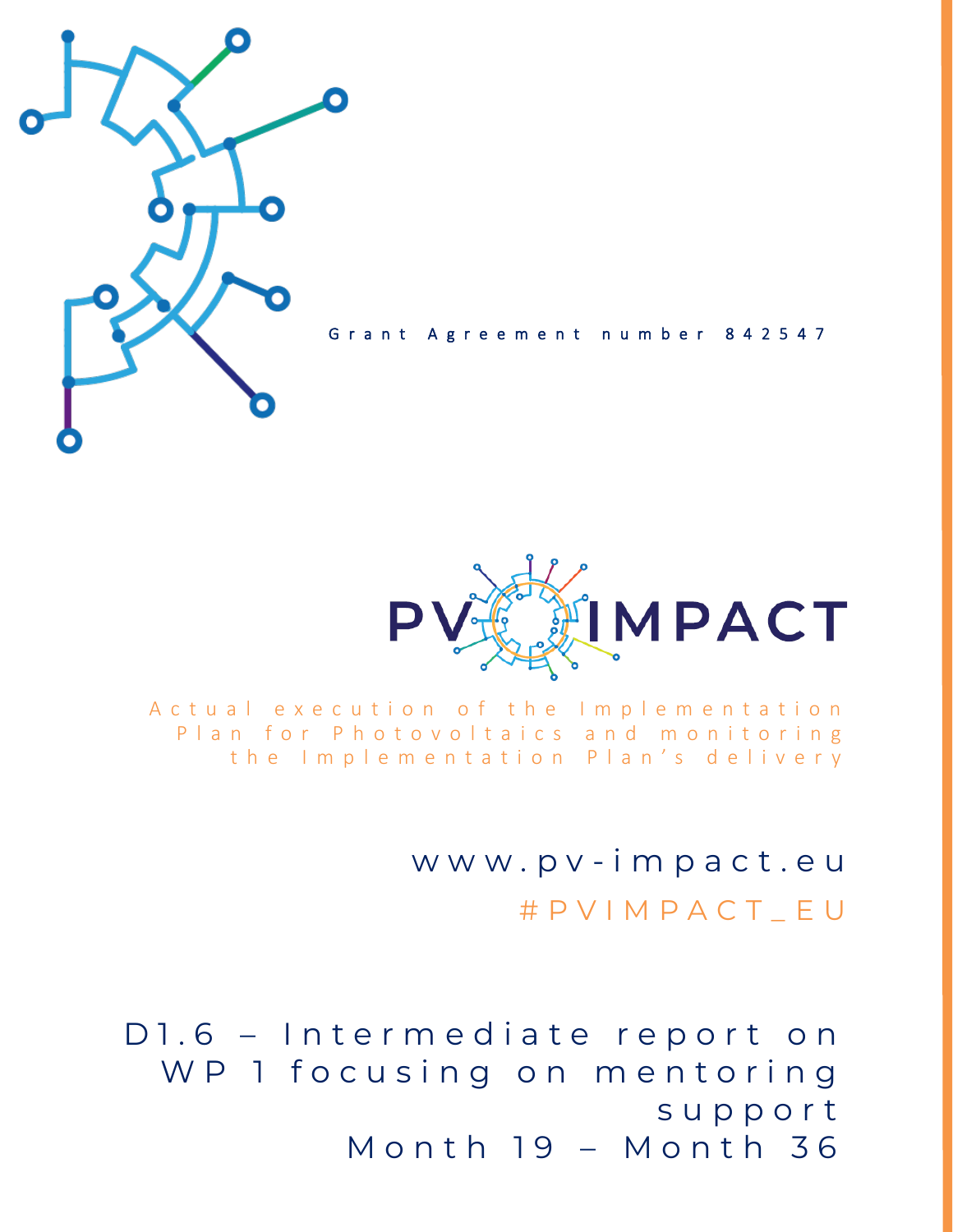

## D is claimer of warranties



This project has received funding from the European Union's Horizon 2020 research and innovation programme under grant agreement No 842547. The sole responsibility for the content of this publication lies with the authors. It does not necessarily reflect the opinion of the European Commission. The European Commission is not responsible for any use that may be made of the information contained therein.

## A b o u t P V I M P A C T

PV IMPACT will try out a variety of approaches to stimulate PV research, development and innovation initiatives in Europe. The first part of the project will focus on inviting companies to match-making events so they can find partners with whom to work on future projects under EU and/or national funding schemes. The project will also target two specific industrial companies: ENEL Green Power and Photowatt. Another important part of the project will be to monitor progress in PV. Data will be collected on public spending in the EU, on private spending, on the kinds of projects being funded and on the overall performance of PV technology. Forecasts for future spending will be made according to various scenarios. The project will track whether improvements in the performance of technology are keeping pace with expectations and will make recommendations to European funding authorities.

## P V I M P A C T P a r t n e r s



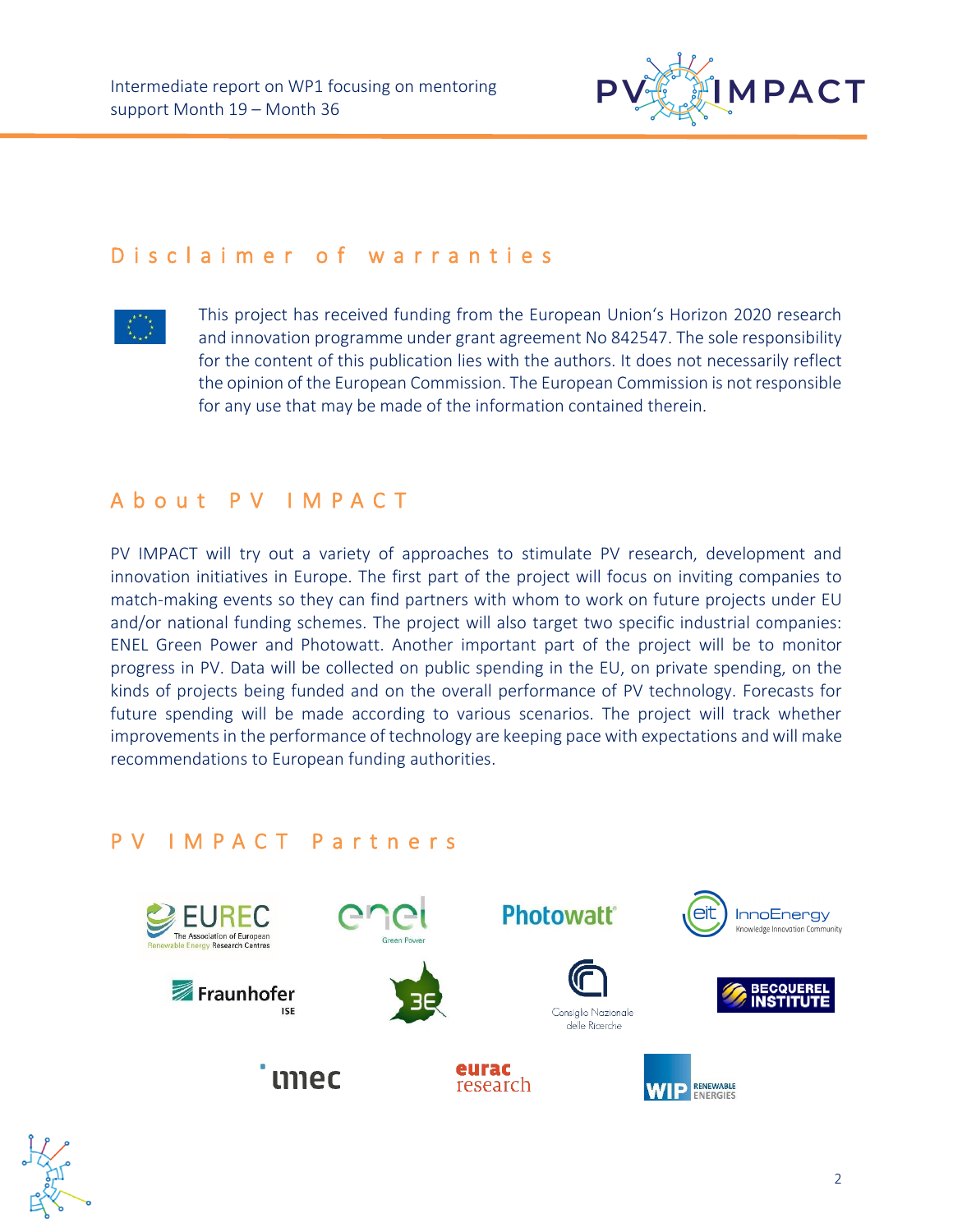

### Document information

| <b>Title</b>        | D1.6 - Intermediate report on WP 1 focusing on mentoring support Month<br>$19 - \text{Month } 36$ |
|---------------------|---------------------------------------------------------------------------------------------------|
| Lead author/s       | Gofran Chowdhury (3E), Teresa Grijelmo (InnoEnergy)                                               |
| <b>Contributors</b> | Monica Aleman (Becquerel), Simon Philipps (Fraunhofer), Andrej Misech<br>(EUREC)                  |

#### Document history

| <b>Date</b> | Revision | Prepared by       | Approved by | <b>Description &amp; status</b> |
|-------------|----------|-------------------|-------------|---------------------------------|
| 12-04-2022  |          | 3E,<br>InnoEnergy |             | First draft report              |
| 19-04-2022  |          | 3E,<br>InnoEnergy |             | Final draft report              |
| 03-05-2022  | ्द       | <b>EUREC</b>      |             | Format review & final report    |

#### Dissemination level

| / PU       | Public                                                                                           |  |
|------------|--------------------------------------------------------------------------------------------------|--|
| <b>IRE</b> | Restricted to a group specified by the consortium (including the<br><b>Commission Services</b> ) |  |
| CO         | Confidential, only for members of the consortium (including the<br><b>Commission Services)</b>   |  |

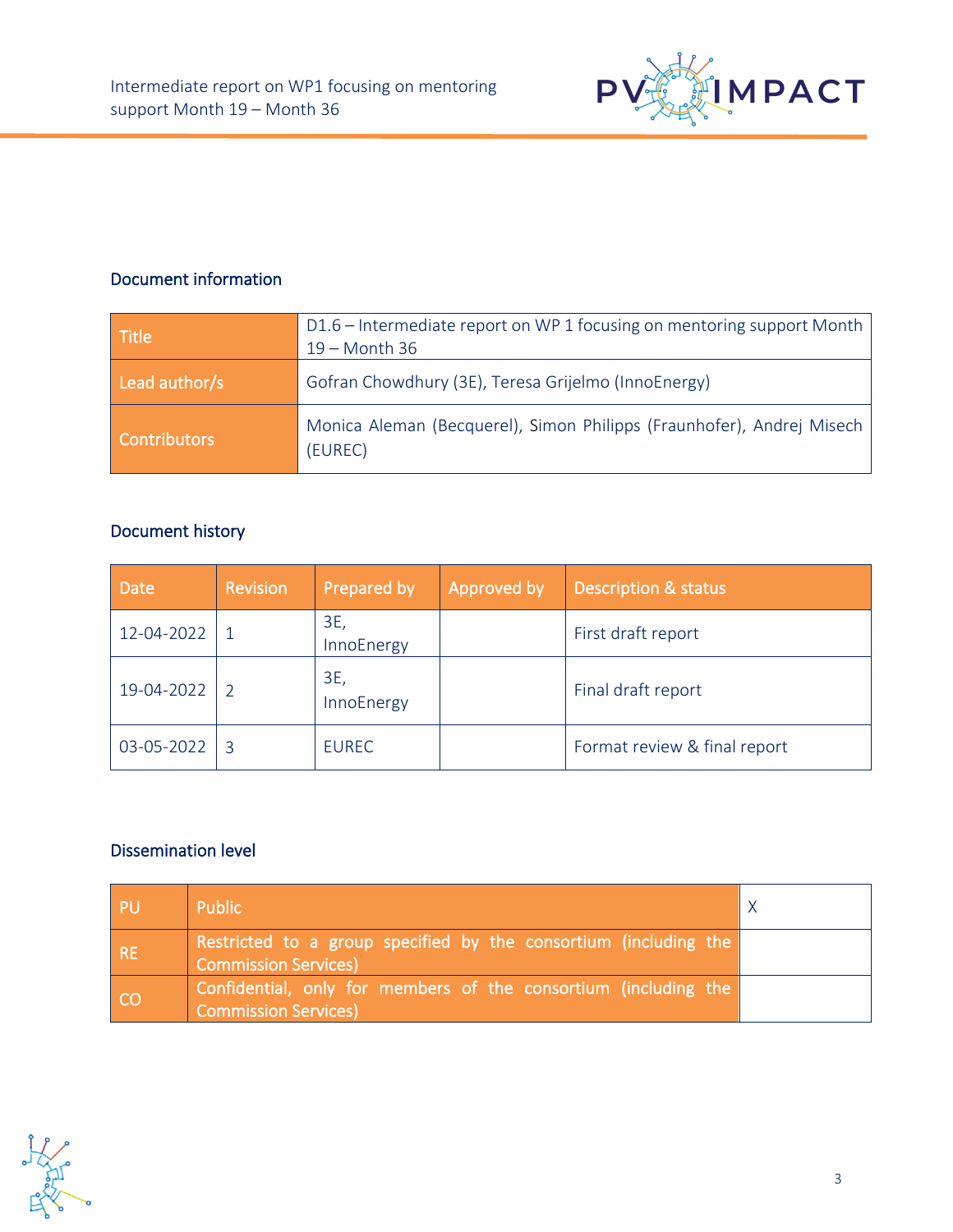

# Table of contents

Analysis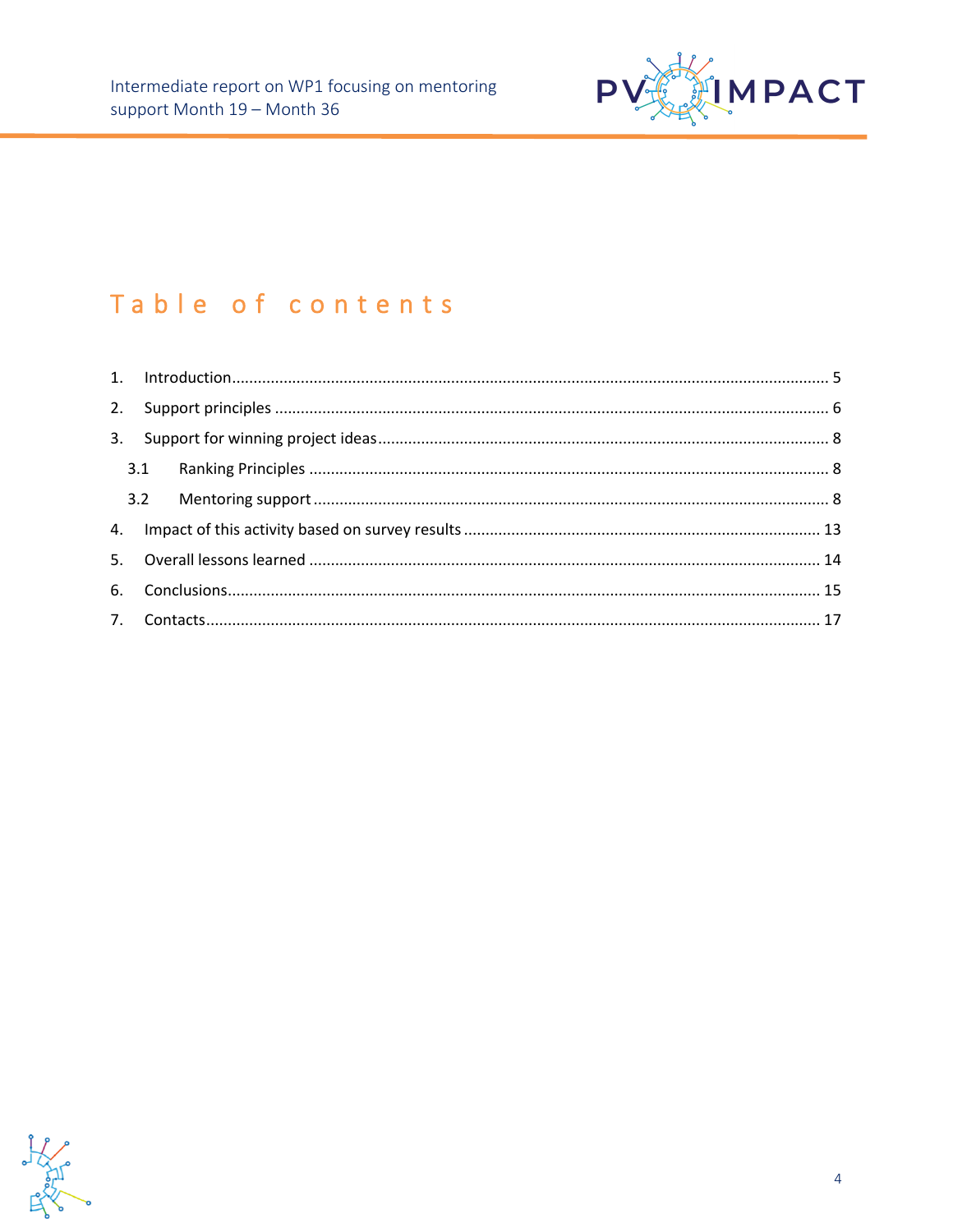

# <span id="page-4-0"></span>1 . I n t r o d u c t i o n

As it was introduced in previous deliverables, one of the core objectives of the PV IMPACT project was to foster innovation in the area of PV technology by supporting the realisation of the R&I activities and the achievement of the targets established in the SET-Plan Implementation Plan on PV. PV IMPACT was structured to provide a place and an opportunity for scientists and industry leaders of the PV sector to interact, connect and find the right complementarities to collaborate among each other and create new value for the industry.

To achieve this target, a series of Match-making events have been organised along the past 3 years within the Work Package 1 of the PV IMPACT project. The objective was to put different stakeholders in contact with other industry players in a creative and energetic environment to foster the creation of new connections and enable potential partnerships. Ultimately, the project intended for the best project ideas presented in the match-making sessions to evolve into future projects under international and/or national funding schemes, which would transform into a realworld impact in the PV market, by bringing innovative solutions to increase the added value of the existing PV technologies and business models.

In this report, more details are provided on the principles of mentoring support offered by the consortium partners to the awarded participants. The selected project ideas, which were most voted for in each of the sessions are presented alongside some success stories of mentoring support. The activities described in this deliverable represent the outcome of the mentoring support offered in the second half of the project (i.e. months 19 to 36).

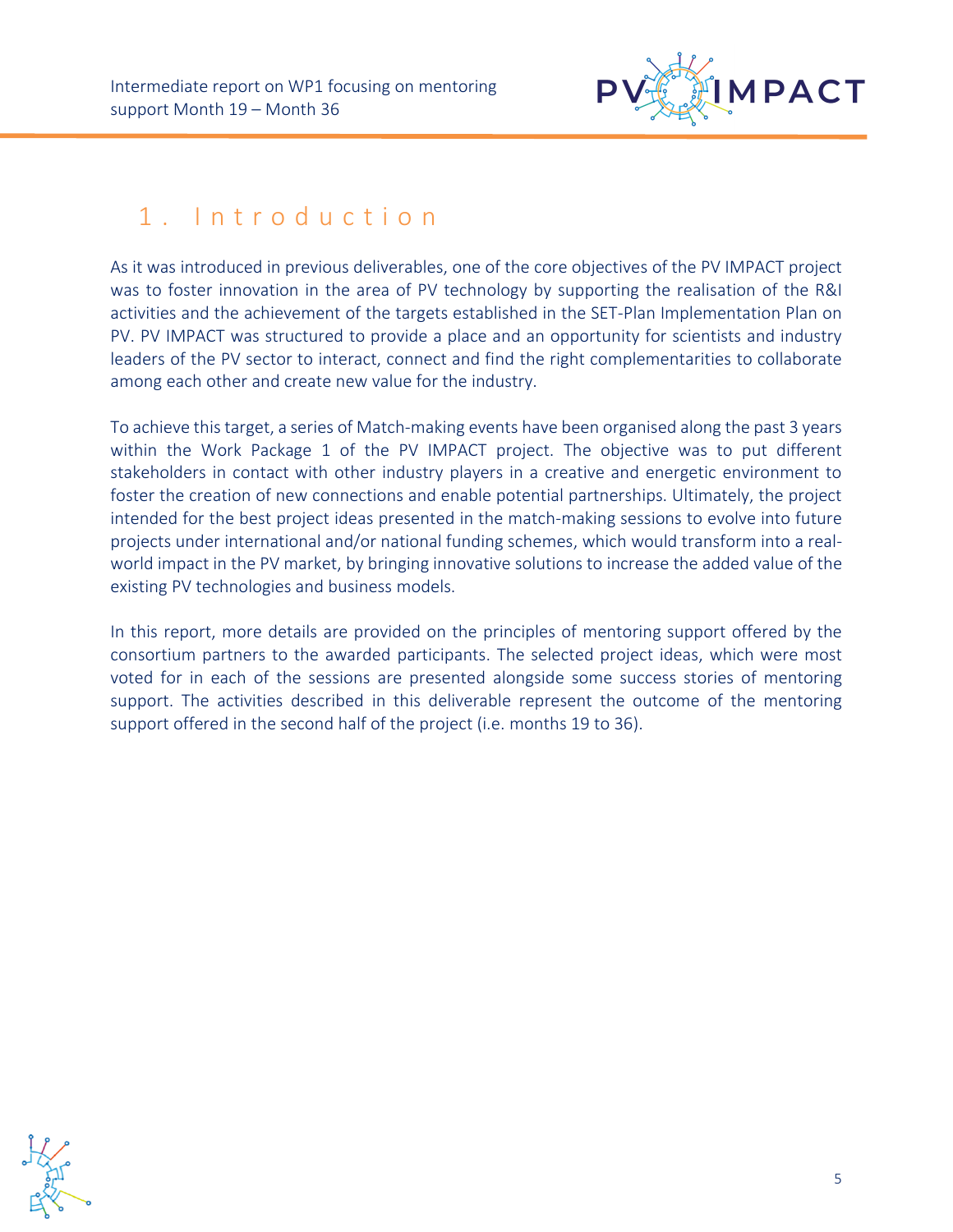

# <span id="page-5-0"></span>2. Support principles

The WP1 of the PV IMPACT project, through the organisation of several match-making events, has created the opportunity to bring stakeholders from the PV sector together and facilitate new collaborations among them. Along the different sessions, the organising partners from the consortium provided information about different national and international funding mechanisms throughout Europe as well as relevant funding agencies. These initiatives were introduced to the participants as informative presentations during the opening of the match-making sessions.

Here is a summary of the principles of the mentoring support offered:

- 1. Each participant of the Matchmaking event received a detailed individual report made by WP1 PV IMPACT partners after each event, identifying the best "matching" interactions they had during the session, according to the scoring they gave and the scoring they received from every other participant.
- 2. Apart from the individual report, the winners of each session were selected by the participants through a voting and ranking scheme, as explained in D1.3 and D 1.4.
- 3. PV IMPACT project remained available beyond the match-making events to provide further support to these winning participant(s) with information on the know-how of forming a consortium and applying for calls different from EC funding mechanisms, focusing on local, and national funding calls.
- 4. For those winning participants interested in the mentoring support, the consortium partners offered relevant information and facilitated contacts within the national funding agencies, dissemination, and collaboration spacing (i.e. support to consortium building by finding additional partners if required using the existing PV IMPACT project contact networks).

As part of the reporting commitments of the PV IMPACT project, in theory, this deliverable should have presented a series of success stories as an outcome of the mentoring support given. In practice, PV IMPACT's match-making events provided leaders and professionals from the PV industry an opportunity to network with other relevant experts and pitch their project ideas to find potential collaborations that would impact the industry. The reality is that these networking events did indeed promote innovative concept sharing, which shall eventually lead to successful project applications. However, quantifying such success stories with straightforward, tangible outcomes within the timeframe of the PV IMPACT's project execution was proven to be complicated. Once this was realised, an internal discussion among the organising partners was started, which supported by the feedback received from the participants lead to the conclusion that the landscape should be broadened to address such limitations to report success stories. Satisfaction surveys are also included in the reporting process, in place of any successful funding applications or

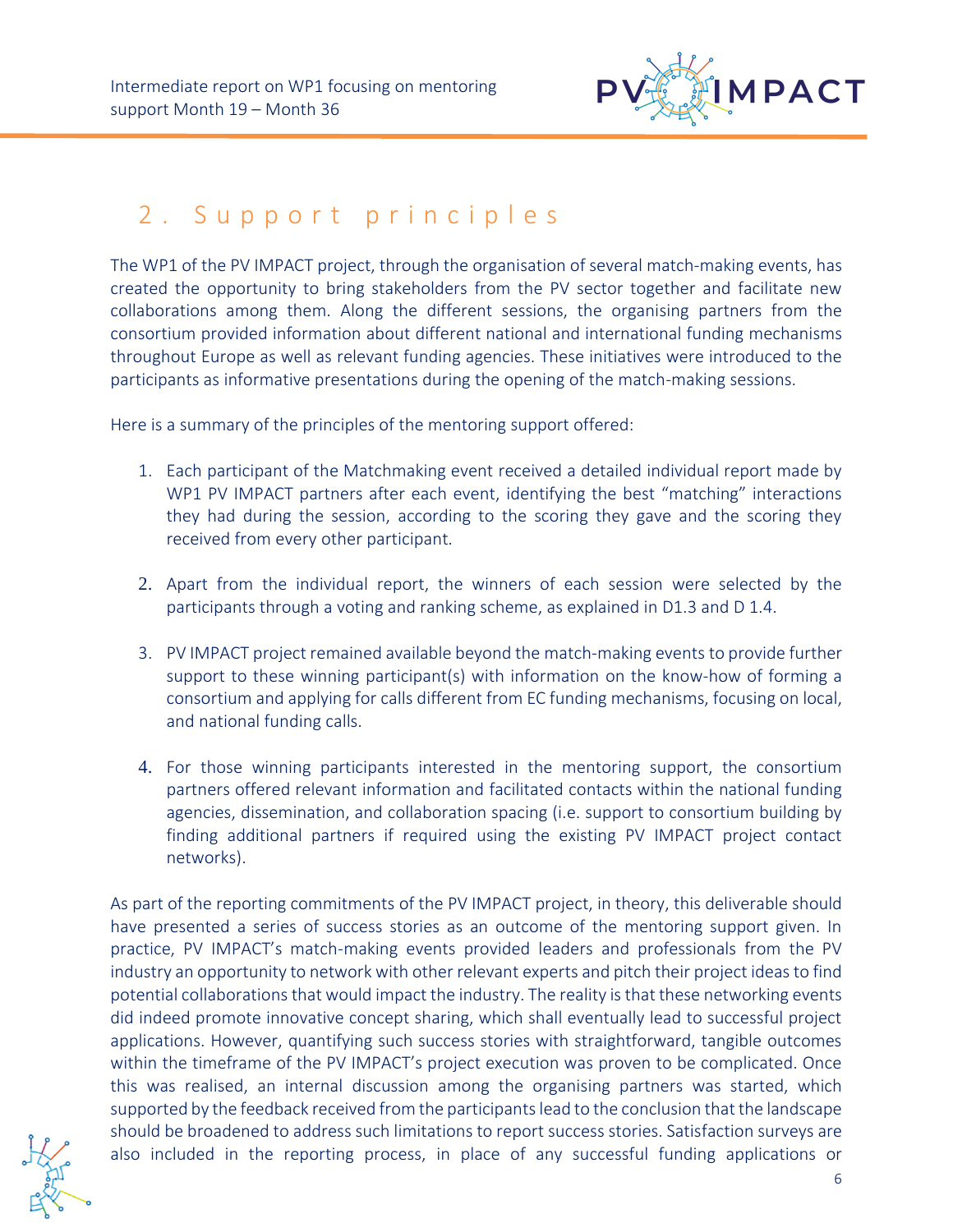

collaborations. The consortium partners periodically reached out to participants with the questionnaire, which provided feedback on the effectiveness of the PV IMPACT events as a professional network initiator.

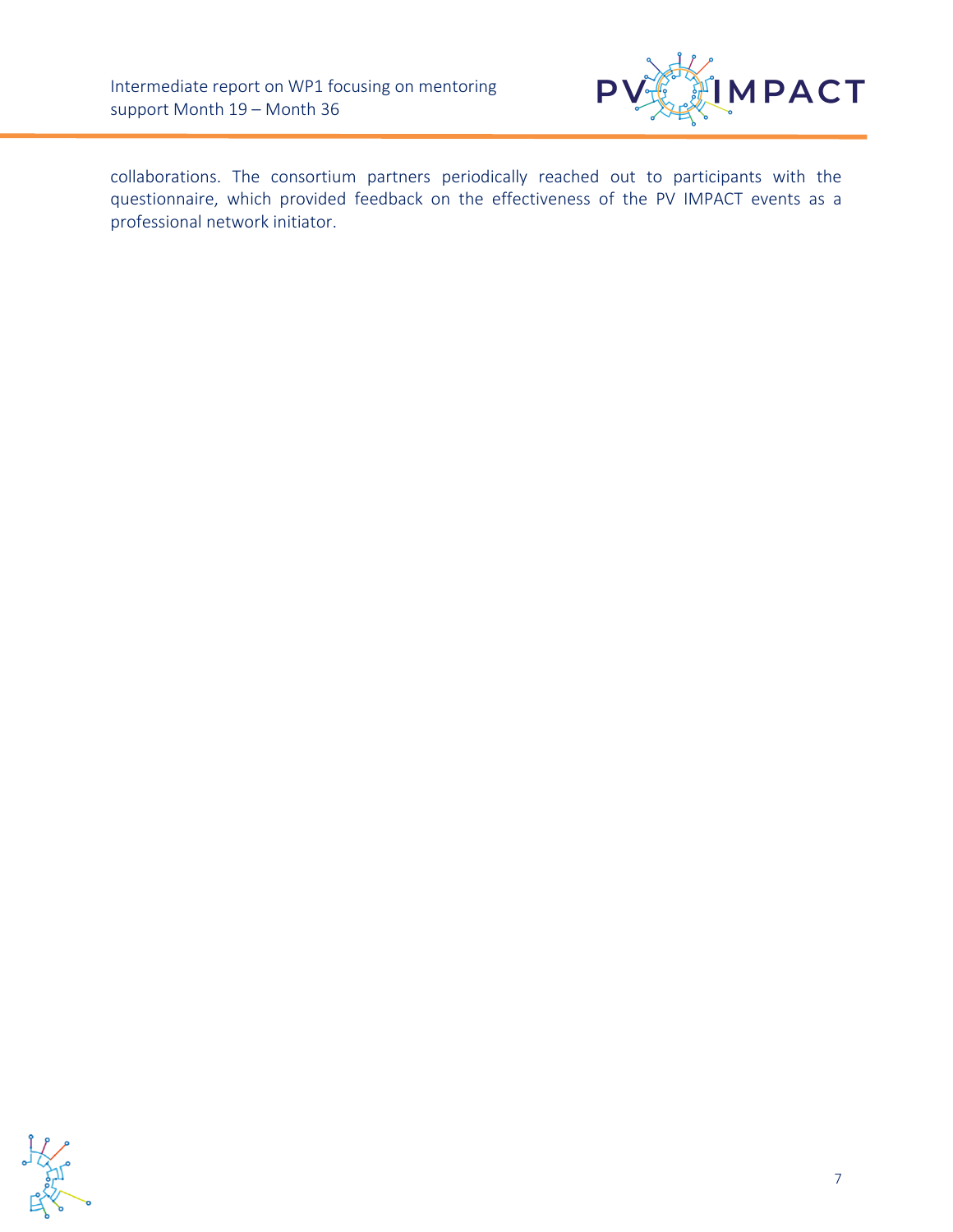

# <span id="page-7-0"></span>3. Support for winning project i d e a s

### <span id="page-7-1"></span>3 . 1 R a n k i n g P r i n c i p l e s

The Matchmaking events included a ranking procedure, where each participant scored his/her interaction with the other participants. At the end of the event, all scores were evaluated and the three top-ranked partcipants were determined and presented in two categories:

- Best project idea (with score higher than 60/100)
- Highest collaborative potential with the other participants

The first ranking was established based on the evaluation made by the participants, who scored the project ideas they have heard. The first three top-ranked project ideas (having a score above 60/100) were offered mentoring support from the PV IMPACT consortium as defined in [Section 2.](#page-5-0)

The second ranking was established based on the results of the evaluated collaborative potentials of participants, the idea being to trigger effective collaboration. As defined in [Section 2,](#page-5-0) after the event, participants received a detailed individual report made by the consortium partners with the information obtained through the voting system.

### <span id="page-7-2"></span>3 . 2 M e n t o r i n g s u p p o r t

#### *Event #6: Building-integrated PV (February 2021, online event)*

Two projects received support following the BIPV match-making sessions. Dieter Geyer from ZSW received support by looking into the latest Horizon Europe calls (cluster 5) to identify which would be relevant for their application. This fulfilled the interest of ZSW in the PV impact support. The other project was presented by Prof. Estefanía Caamaño-Martin from the Universidad Politecnica de Madrid (CIMEA – UPM) with an idea for BIPV solutions for integrated energy renovation actions. The support provided by PV impact consisted in identifying the best suited project proposal calls from the Horizon Europe program to further fund their research activities.

### *Event #7: Manufacturing Technologies (May 2021, online event)*

Two projects received support following the Manufacturing Technologies match-making event. Fistly, a project idea from Imec/Solliance, for a new PV product called enFoil, which is based on a thin film technology fully embedded in a flexible element. They consider that their technology is mature enough to go straight for manufacturing and aim for various market sectors (such as BIPV and VIPV). The support provided by PV impact consisted in advising viable financing sources for their product development, including the different instruments from the EU and from InnoEnergy.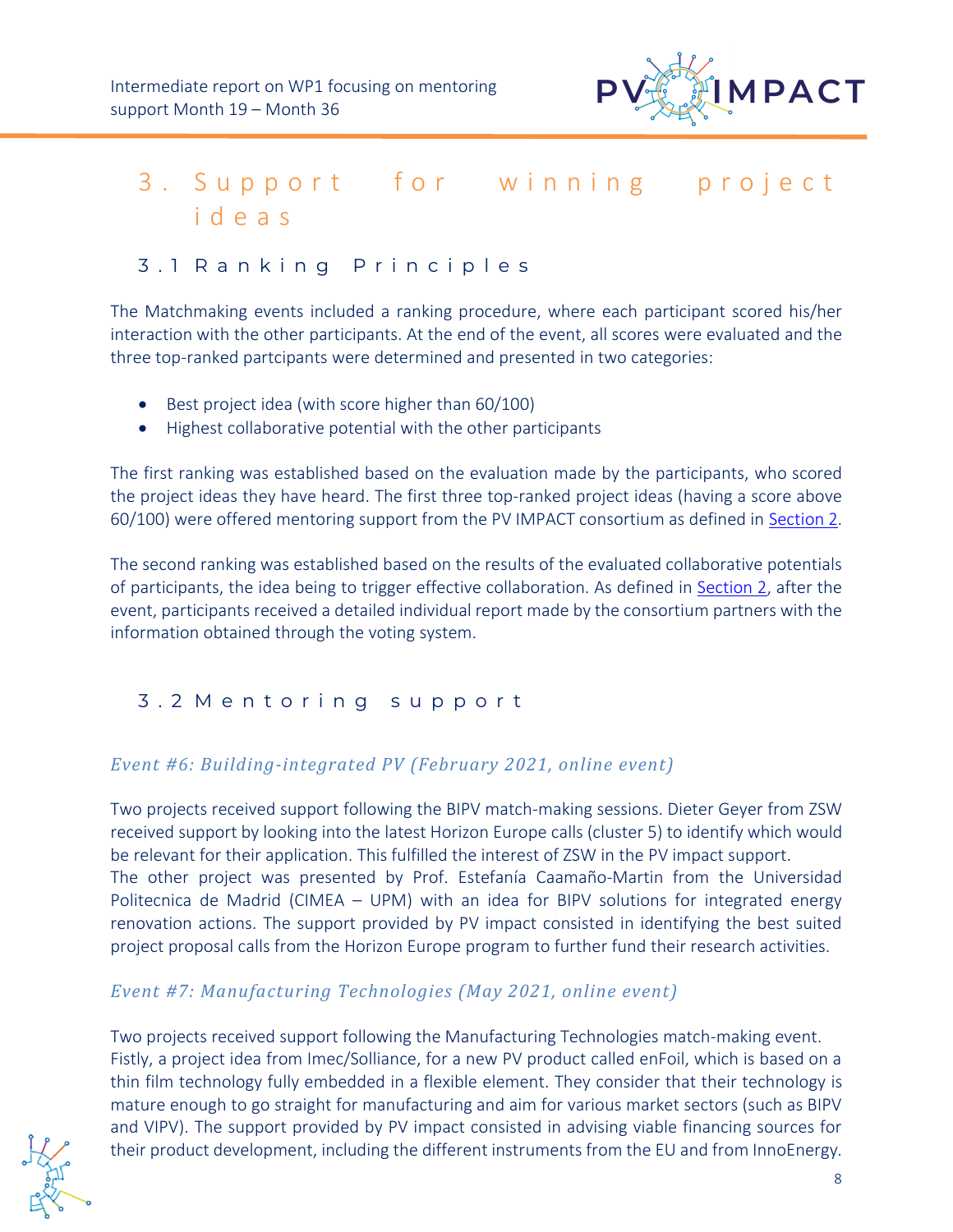

They had already applied for an EIC project. Further support was requested for the development of business cases for their product, but the preparation of such a study goes beyond the time allocation for project support in the frame of PV IMPACT.

Secondy, a project from Dansk Solarenergi, for the manufacturing of solar tiles and solar roofs in colors. Dansk Solarenergi was searching for paths to increase the production capacity of his product. Different financial instruments were presented to Mr. Rivadeneira, including those proposed by InnoEnergy and those from the EU (e.g. the EIC). Mr Rivadeneira was also invited to present his project in the subsequent PV Impact BIPV match-making event in order to support his search for further investors.

#### *Event #8: Operations and Diagnosis (June 2021, online event)*

The most voted participant of this session was Stephan Abermann (7.90/10) - AIT Austrian Institute of Technology. Stephan Abermann was voted in the first event, reported in D 1.5. The project idea from Stephan Abermann was already quite mature and opted to go for funding under a H2020 call. Therefore, no further support/mentoring was given to him following the first event, due to EC funding's "equal opportunities/treatment" principle. However, during event No. 8, he pitched a new idea to develop digital solutions for PV power plants O&M, such as models and algorithms that automatically identify, classify, and evaluate potential problems based on error patterns and subsequently provide recommendations for action to answer the most relevant technical, economic questions. This time, mentoring support was provided from 3E on calls from ERA.NET, EUREKA, and INTERREG. Moreover, the pathway to InnoEnergy's three fundamental instruments to support innovation in the energy sector was also explained. Apart from that, Pierre-Jean Alet from CSEM was also selected for follow-up. He didn't have a concrete project idea, but there was a keen interest to learn about funding possibilities. He was looking for partners with new use cases in the area of developing and transferring algorithms for production asset management, optimal control of energy flows and flexibility, and forecasting to industry.

#### *Event #9: Building-integrated PV (October 2021, online event)*

In the BIPV session (October 2021), Astrid Schneider from the TU Vienna received the best ranking for her idea, unlocking further support from the PV impact project. The project she presented was about solar window shutters. She received information about potential funding sources for her project idea. She was particularly interested in a specific Solar ERA NET call. The support provided by PV Impact was centered around a throughout read of the call text to understand the scope required and help her assess whether her project would match it. Further help to prepare the proposal was requested, but considering that solar ERA NET is a cofunded action also linked to the EC, which is considered within the scope of the European funding schemes, no further support was given to Mrs. Schneider by PV Impact, in order to conform to the "equal opportunities/treatment" principle.

#### *Event #10: Floating PV (November 2021, online event)*



The winning proposal for the match-making event on Floating PV in November 2021 was lead by Karolin Baltins, Head of Group PV Power Plants at Fraunhofer ISE. Her project idea dealt with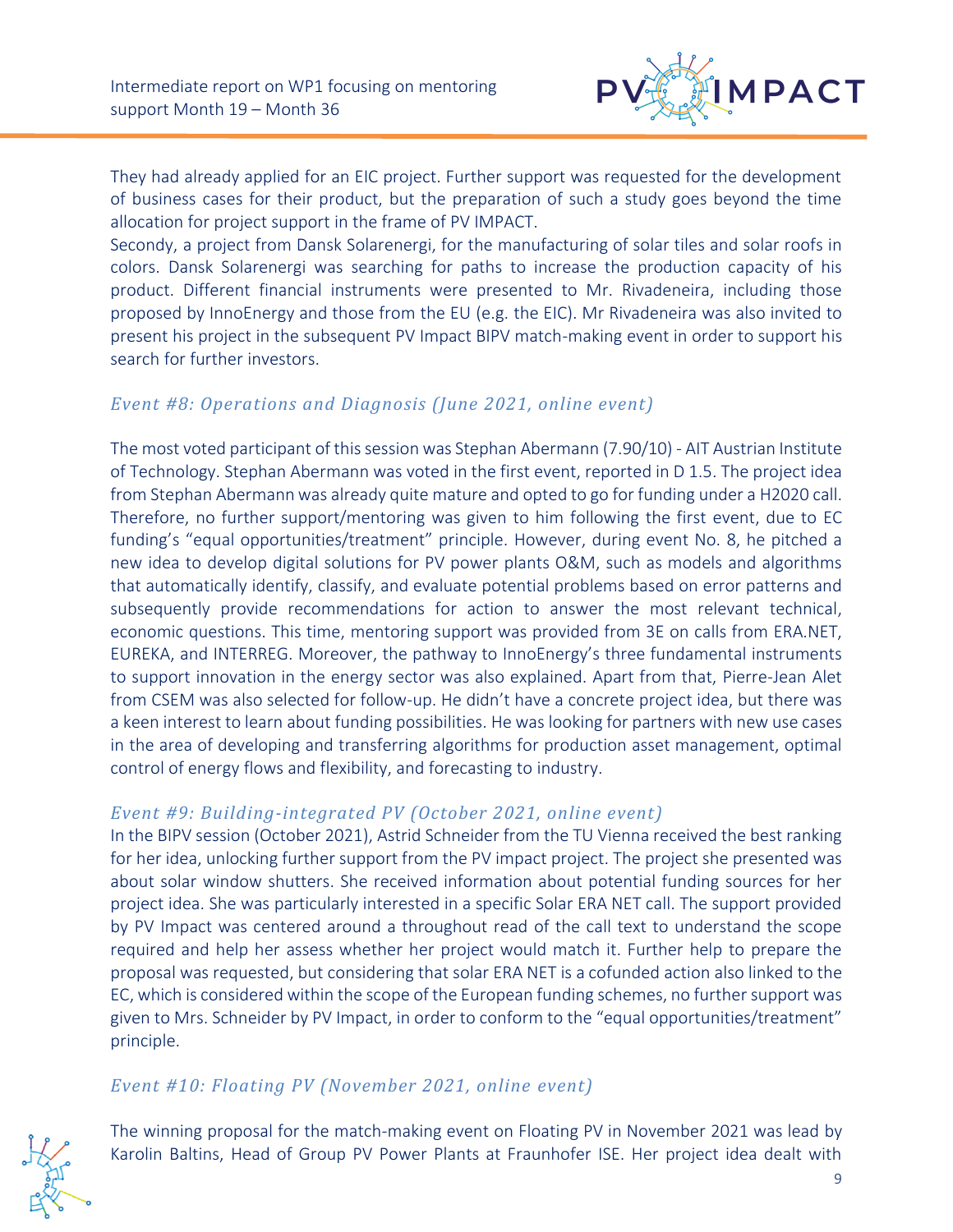

innovative system solutions for Floating PV, which could significanly bring down costs. In this case, the topic of the event was very specific – an area in which Fraunhofer ISE already has big expertise – which limited the support available from the rest of the partners. Nevertheless, the PV Impact team supported the winning proposal by call-scouting for the project idea and was able to help in sharpening the project proposal through expert feedback discussions.

#### *Event #11: Agri PV (November 2021, online event)*

The match-making event on Agri-PV was of a very high level of quality. Consequently, three winning proposal were awarded. One of the winners was Michael Salvador from Mirai Solar. He presented the concept of foldable solar foils, which can be implemented inside a greenhouse to produce electricity and to reduce exposure of the plants. Support was provided in the form of discussion of the technical challenges and business opportunities, followed by consulting on solution options and further contact points. Another idea was from Mike van Iseghem from EDF, who presented new applications for Agri-PV. He received consulting support on challenges and opportunities of Agri-PV implementation. The third idea was from Philippe Vermeulen (Avalon), who presented the idea of initiating Agri-PV business activities in Tunisia through an existing company active in agriculture. The PV impact team provided consulting support on technical opportunities and in particular helped in developing a business case for this activity. Specific follow-up is still ongoing with Mirai Solar, by looking into potential investment opportunities through InnoEnergy and also with Avalon, where the InnoEnergy team is also guiding them on the launch of a call for proposals.

#### *Event #12: Perovskite-silicon tandems (December 2021, online event)*

A high interest was shown for participating in this match-making session under the topic of Perovskite-silicon tandems, having very top profiles among the participants and as a result, very high valuations given. The most voted participant was senior researcher at Imec, Hariharsudan Sivaramakrishnan Radhakrishnan, specialised in world class research on advanced thin film and wafer-based technologies, who presented different collaboration opportunities in the areas of different material combinations, different cell architectures and module interconnection options, next generation technologies and application domains and application of sustainable solutions. When approaching Mr Radhakrishnan to offer the mentoring support, he stated that his main interest was now focused on further exploring the conversations he had started with other participants, which had good potential for collaborations. The second most voted participant was Dirk Hauschild, researcher scientists at Karlsruhe Institute of Technology (KIT). Mr Hauschild's project idea was based on the characterisation of the chemical and electronic structure of surfaces and interfaces to aid in the development of long term stable and Pb free perovskite/silicon tandem solar cells. The mentoring team supported him by introducing him to different device manufacturing partners to enable conversations on structural levels, providing crucial input for further development of perovskite based tandem solar cell devices. The third most voted participant was Dr. Weiyuan Duan, who works at the Institute of Energy and Climate Research (IEK)

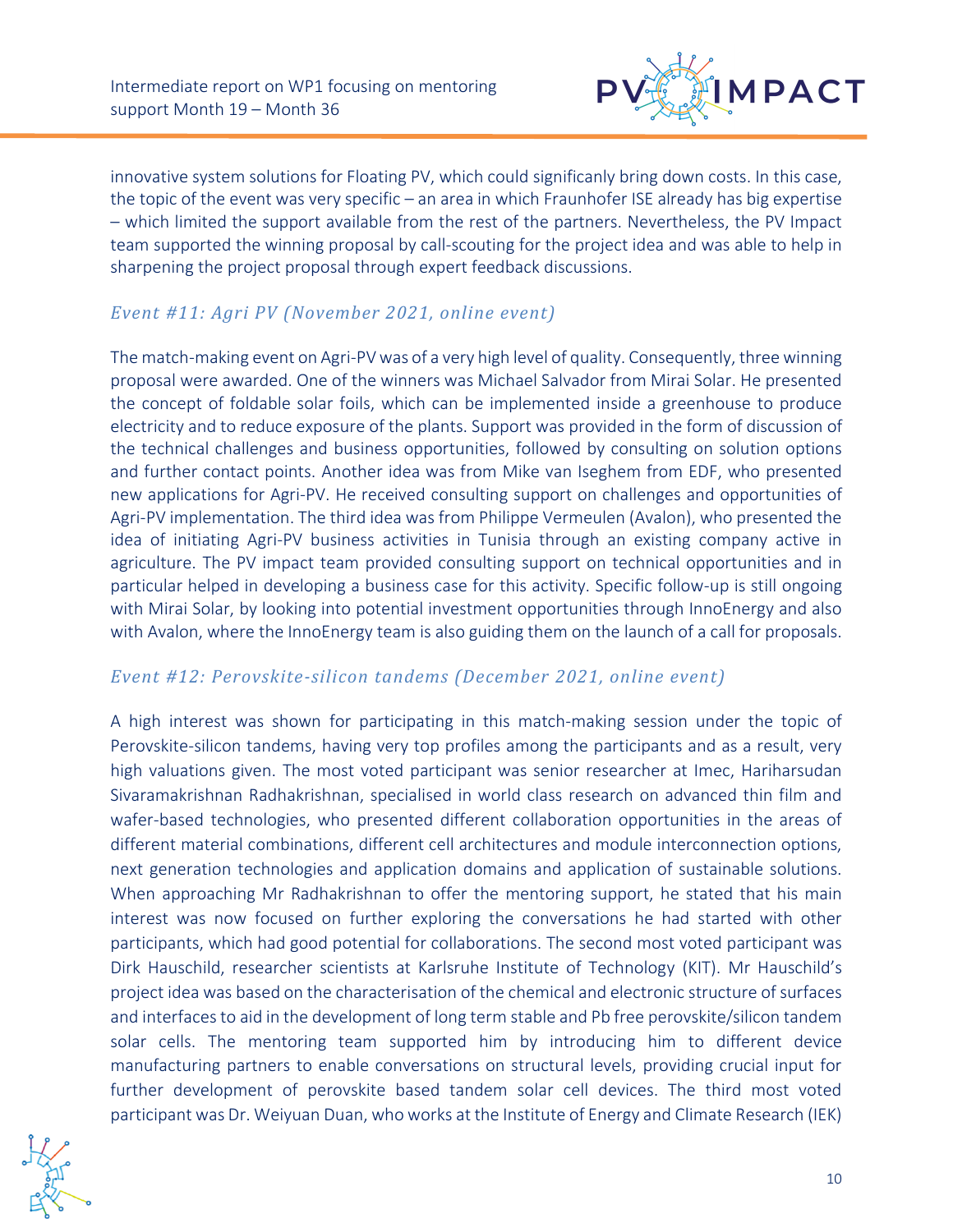

and is an expert in the areas of Semiconductor Device Physics and Solar Energy Materials. In her case, she was also focused on exploring the contacts she had made during the session.

#### *Event #13: Operations and Diagnosis (December 2021, online event)*

For this event focused on operations and diagnosis, two winning participants were selected. Kaan Yurtseven (Solar Energy Institute at Ege University) and Gofran Chowdhury (3E) received the same voting points in best project ideas. As Gofran Chowdhury is already working in 3E, a PV IMPACT consortium partner, only Kaan Yurtseven (Ege University, Turkey) was selected for the mentoring follow-up. In the webinar, Kaan Yurtseven represented the solar PV research team led by Engin Karatepe. The research group didn't have concrete project ideas, but they exhibited interest to formulate a consortium and apply for funding soon. They have some experience with research collaboration with German commercial PV companies. Therefore, as the participant is from Turkey, the mentoring activity was tailored to funding opportunities where Turkey is eligible to apply. The group expressed interest in future collaboration in calls from EUREKA clusters funded by TÜBİTAK. However, the deadline for the 2022 call was on the 17<sup>th</sup> April, so it was too late to apply this year. Moreover, they do qualify to apply for funding through Interreg too and the deadline is in Q4 2022. Even though the PV IMPACT project will be concluded by that time, 3E remains available to introduce the Ege University research group to the right companies/ research institutes to create a consortium.

#### *Event #14: Vehicle-integrated PV (March 2022, online event)*

Three project ideas were awarded in the match-making event on vehicle-integrated PV in March 2022. The most voted one was from Adolis Jančiauskas from Metsolar, a European manufacturer of custom-made solar panels for BIPV, lighting and other applications. There was no mentoring support in this case, based on the highly-mature commercial status of the company, aiming for further customer engagement and industrial collaborations out of the partners' scope of action. The second project idea was from Bertrand Chambion from CEA. However, there was no specific project idea, as Mr Chambion was more focused on facilitating innovation and networking on VIPV domain and technical discussions on R&D subjects dedicated to VIPV, thus further follow-up was not viable. The third project idea was from Kaining Ding, from Forschungszentrum Juelich, automotive manufacturer on VIPV R&D focused on the cell and module fabrication for VIPV. A follow-up call took place to further discuss his idea; operation of a silicon heterojunction cell and module line, which can contribute with flexible cell and module R&D to innovative VIPV solutions. Conversations for further support are still on-going.

#### *Event #15: Perovskite PV (March 2021, online event)*

Concerning the Perovskite PV match-making session organised in March 2022, there was one winner idea brought by Guy Beaucarne, Scientist at Dow Silicones Belgium srl. Mr Beaucarne and his team are working on a glass lamination technology using a new silicone material which can cure at low temperature, even room temperature, and provide gas tight laminates. Further mentoring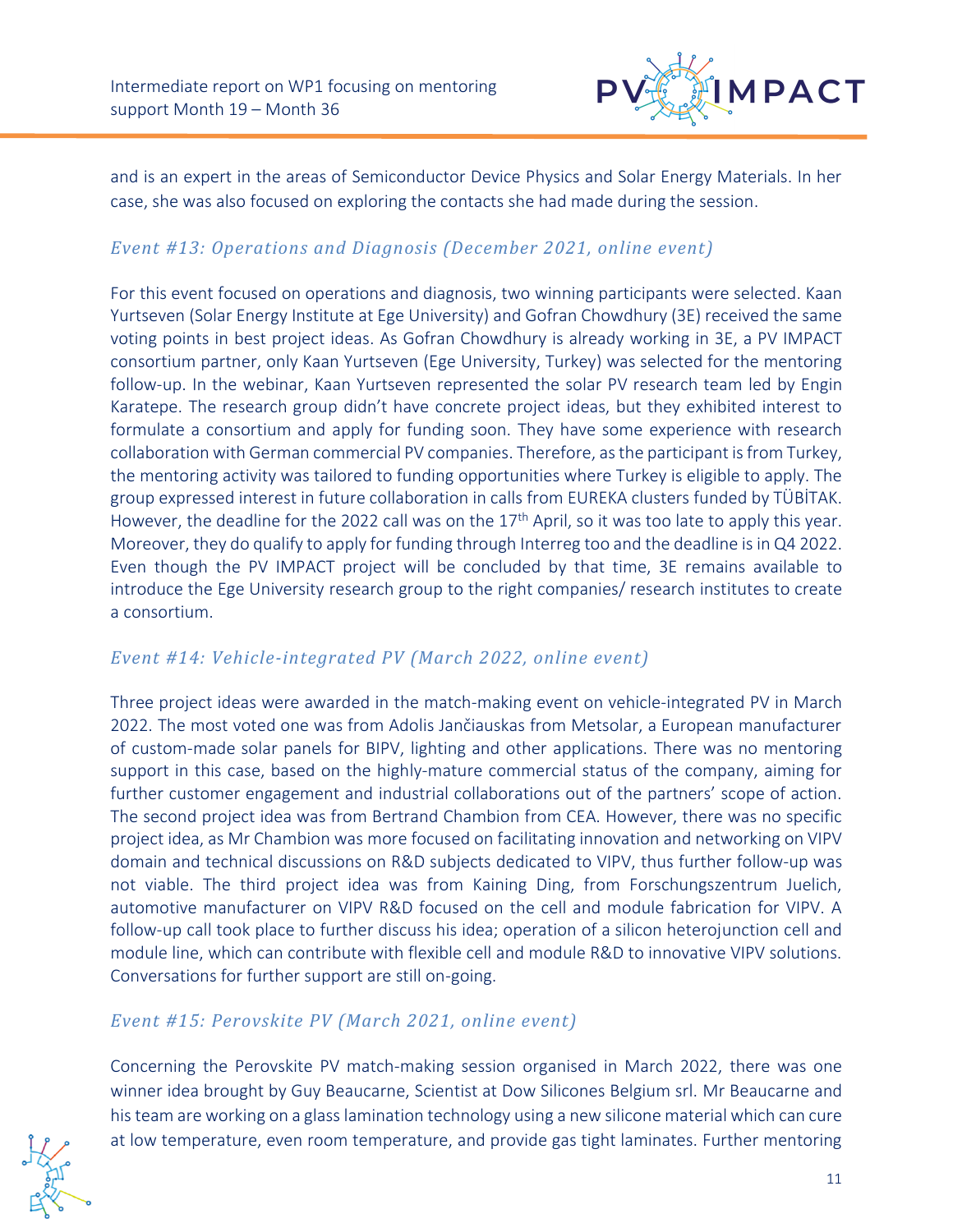

services were offered to support their encapsulation technology, but there has been no reaction to our offer to the date.

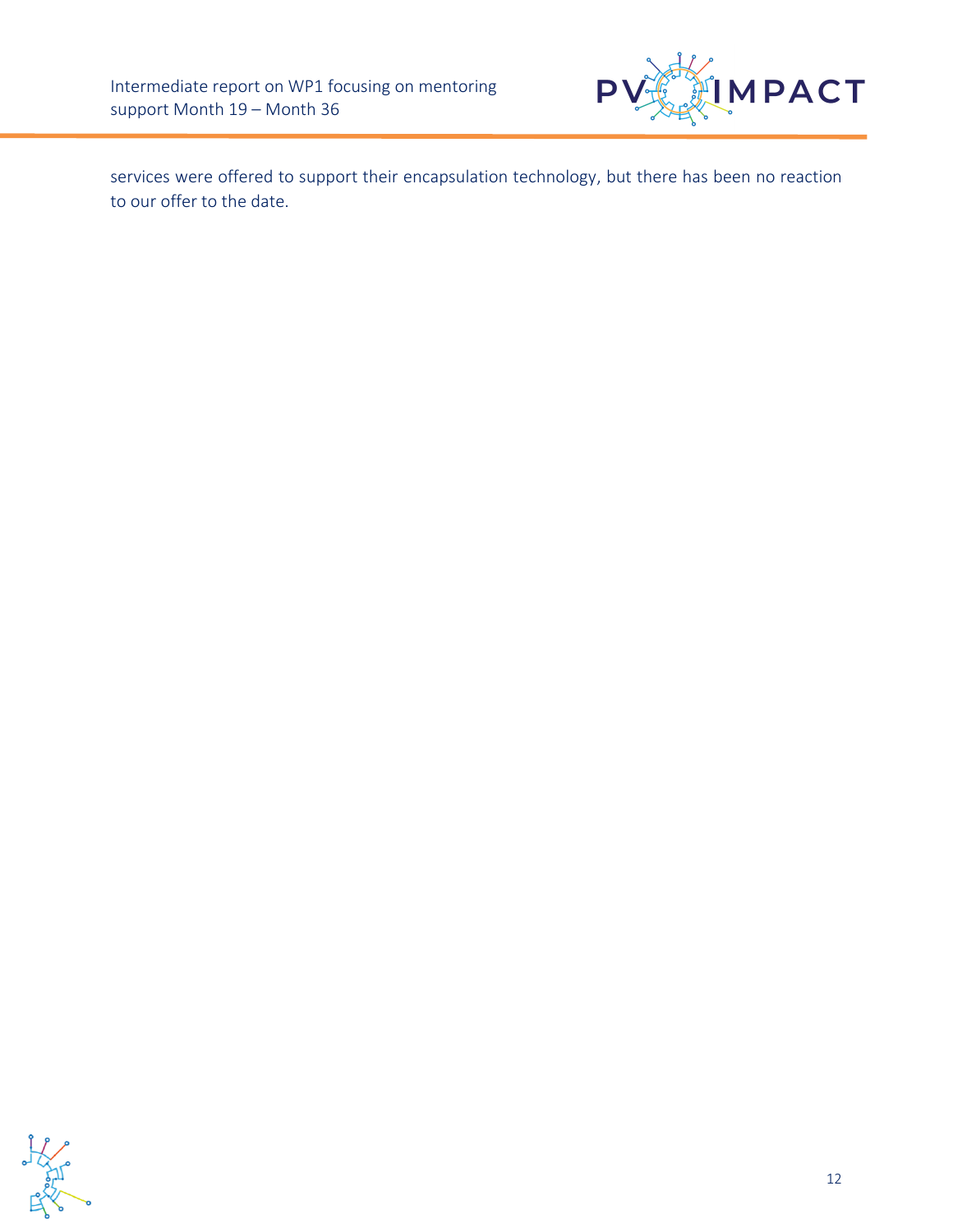

# <span id="page-12-0"></span>4. Impact of this activity based on survey results

Impact of match-making events based on the answers from the surveys:

As previously mentioned, in order to quantify the impact of the match-making sessions, WP1 partners sent out a survey to all the participants that had taken part in the sessions since the beginning of the project. The questions in the survey were oriented towards understanding the following critical success factors:

- What benefits did they obtain from the session?
- Were they still in conversations/business with any of the other participants?
- Were they collaborating in any way?
- Were they involved in a project proposal triggered by the match-making sessions?
- What was the status of their project proposal?

The survey was sent to a total of 140 participants who had attended the match-making sessions. Out of these, 25 had participated on more than one occasion, which is a positive indicator. The answer rate was 25 answers out of 140. However it should be considered that some of them had already changed their email addresses (probably due to a change of company). From these 25 replies, it can be highlight that all the participants found the match-making experience enriching and valuable. 50% of them confirmed that they had followed-up with some new contacts(i.e. other participants) after the event, and 7% answered they were still working closely with some participants.

Did you have further interactions with contacts you made during the matchmaking session? 25 respuestas



Nine of them also explained that they were collaborating on a project definition. However, due to the long incubation period of funding applications, it would take some time before a successful application could be reported.

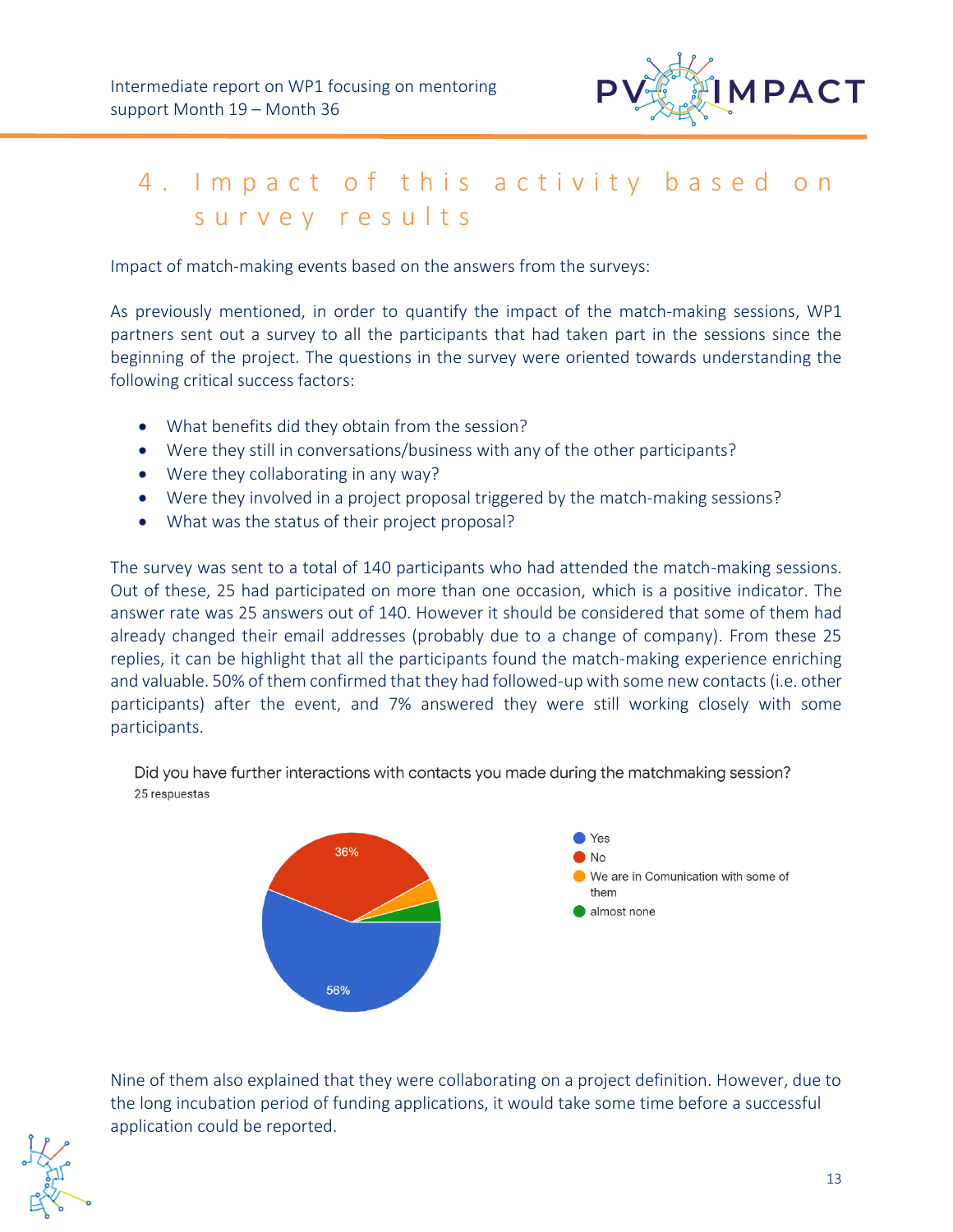



More details on the survey results are reported in D1.4. There were multiple successful partnerships and consortiums that originated from the PV IMPACT's match-making events.

| If yes, at which stage are you (redaction $-$ submitted $-$<br>accepted -rejected) | Reference to project, if possible                |
|------------------------------------------------------------------------------------|--------------------------------------------------|
| 8 answers                                                                          | 4 answers                                        |
| TRL $1:$                                                                           | Extreme (only EC H2020 proposal stage, rejected) |
| -rejected and -planning                                                            | <b>Subcontracting for HighLite</b>               |
| Accepted                                                                           | n/a                                              |
| proposing                                                                          | <b>BIPV / Manufacturing</b>                      |
| We are working on a high risk proposal for submission in 2023                      |                                                  |
| in contact                                                                         |                                                  |
| redaction                                                                          |                                                  |
| discussions                                                                        |                                                  |

On top of this, through the mentoring support, both InnoEnergy and the technical partners supported some of the most voted participants/entities in searching for private investments, research opportunities, or improving the quality of their business models or written applications.

# <span id="page-13-0"></span>5. Overall lessons learned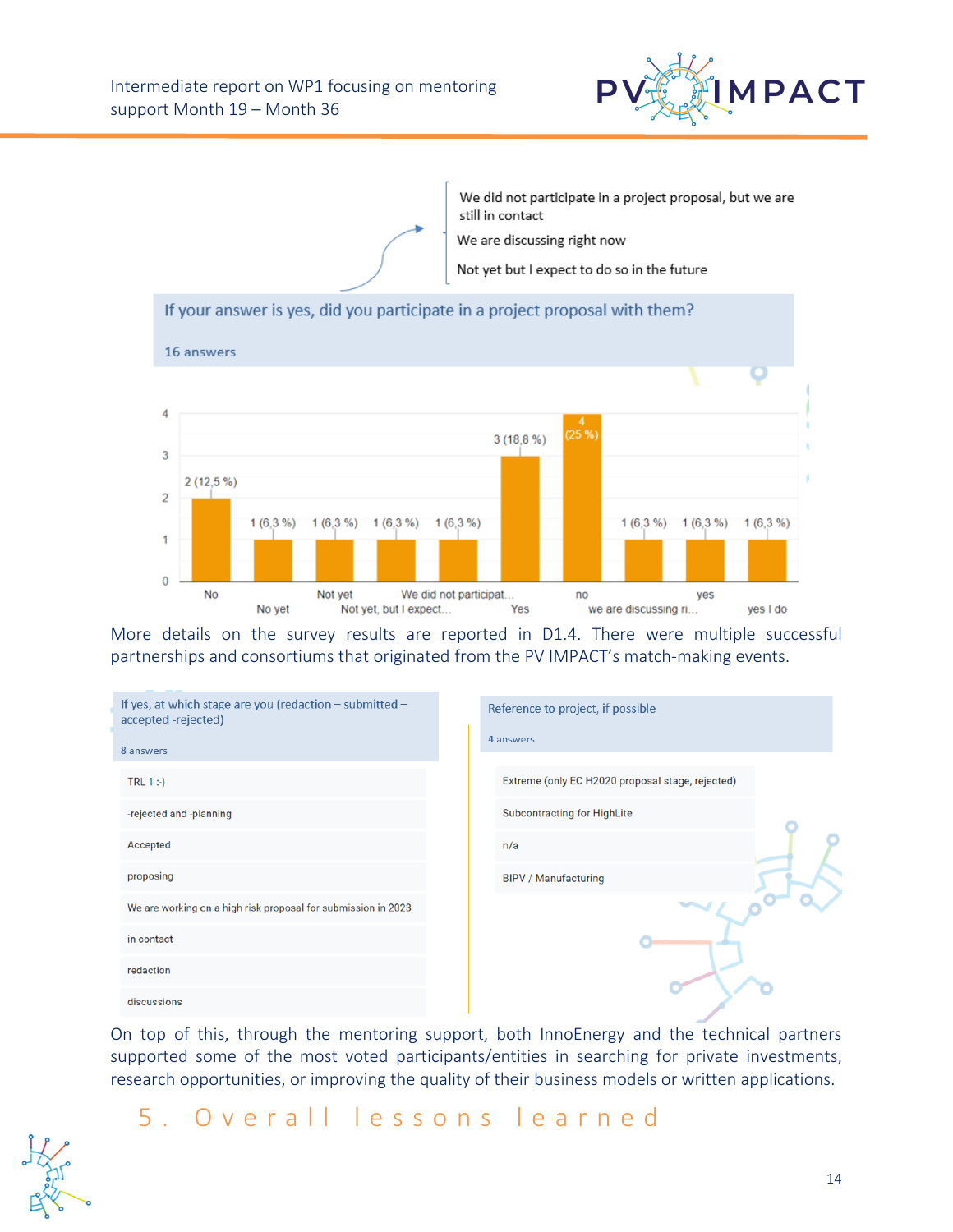

Both the match-making events and the mentoring activity were a steep bi-directional learning curve for PV IMPACT partners. The organisers were continuously in the loop receiving feedback from participants and the match-making topics and style were also improved based on this feedback. After internal discussion among the project partners, based on the feedback received from the participants, these are the different hypotheses to explain the outcomes/impact obtained from this WP:

- Participants who had concrete project ideas pitched their ideas during the match-making events and found a good overlap of expertise to prepare a consortium and apply for funding. This is the best-case scenario where a clear connection was drawn between the PV IMPACT and a consortium creation.
- Participants who didn't have concrete project ideas listened to each other's offerings. At some point, they were introduced to a secondary network through their primary contacts. A few months down the line, they formed project ideas/proposals to create a consortium and submit a funding application. However, by this point, it has not been easy to track those secondary network collaborations and link PV IMPACT match-making as the reason behind the collaboration.
- There were cases where participants who joined the match-making event knew each other professionally. As the participants are from a similar field of expertise, it is not surprising that they had prior encounters. In this situation, even if the participants form a consortium and apply for funding, the connection between the event and their application could have been the trigger, but this is hard to prove.
- Furthermore, the incubation period of any successful funding application is long. Therefore, the impact cannot be quantified with many successful projects only a few months after the match-making event has taken place.
- There was a key limiting factor within the scope of the mentoring activity. As it was limited to national applications, there were considerably lower collaboration opportunities among cross-national participants. Participants' feedback highlighted that it would have been more effective for the mentoring support to be based on financial support for launching the project proposal or consortium building. As PV IMPACT was limited to mentoring activity combined with knowledge base creation, it didn't have scope to expand to such context.

# <span id="page-14-0"></span>6 . C o n c l u s i o n s

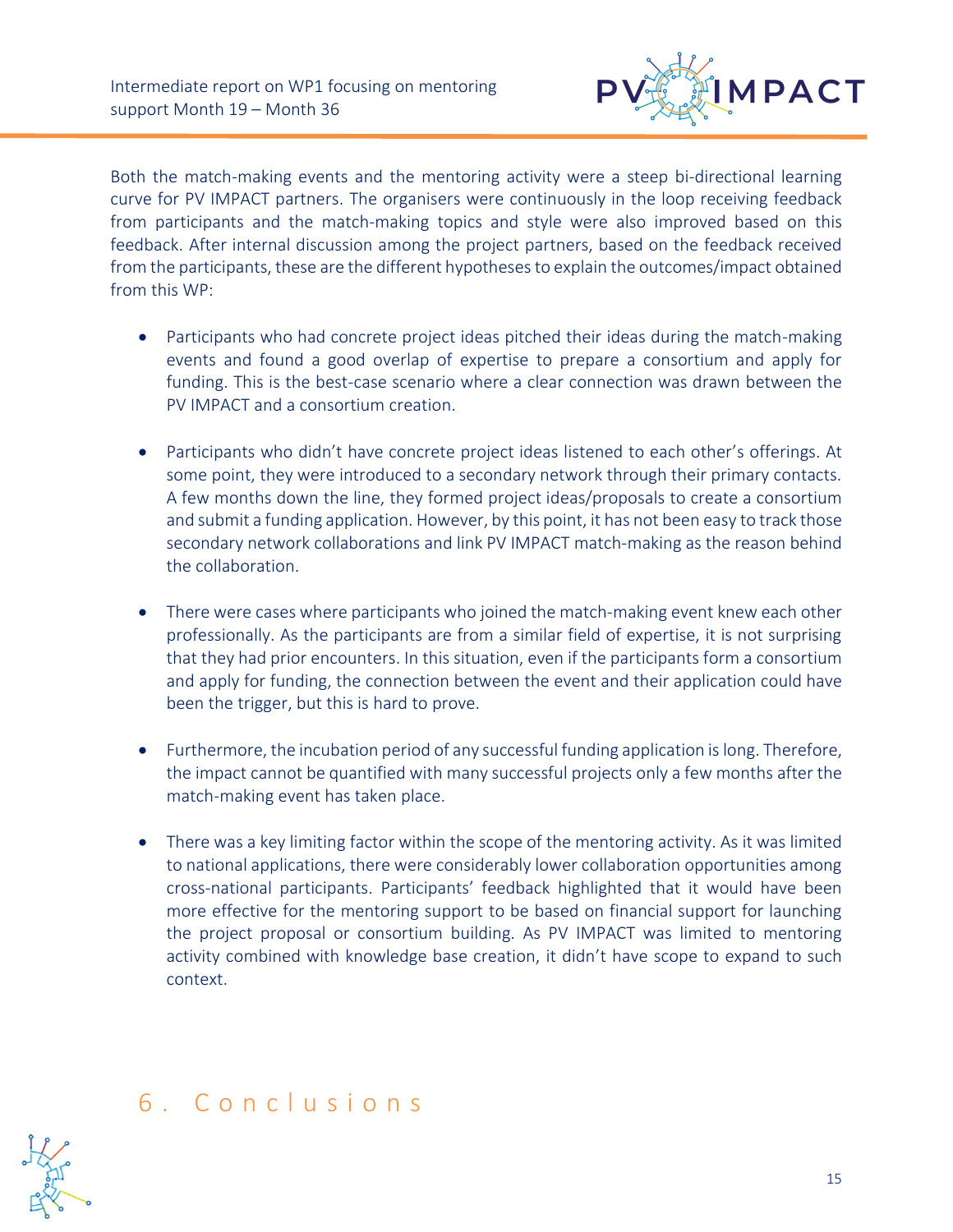

PV IMPACT has offered, as planned, mentoring and general guidance to the winning participants from each workshop, including lessons learned from previous project funding applications, tips, and tricks to write a winning proposal, or finding potential partners for the companies´ project idea. In the 2<sup>nd</sup> reporting period (month 19-36), the offered match-making webinars were increased. Mainly thanks to continuous feedback from participants we received during the  $1<sup>st</sup>$ period, the webinars were improved to attract the attention of the industry. The number of participants was also reduced to provide more time and enable more focused pitches. To do this, a rigorous selection was done on the applied participant list.

As it has previously been highlighted, not being able to provide support on EC funding opportunities has been proven one key limiting factor of the mentoring activity. Nevertheless, the consortium partners were able to find, on many occasions, other areas of support which added value to the winning participants such as introduction to interesting parties along their value chain, marketing and communication tips and opportunities, access to expert knowledge and feedback or guidance on national funding opportunities.

One of the conclusions drawn from this second part of the mentoring activities is that many participants were already satisfied with the interactions created during the match-making sessions, thus not requesting further support from the consortium partners. This has not been considered as a sign of little value added from the services offered through mentoring, but on the other hand, of a strong impact already created through the interactive sessions, based on a good selection of profiles for the discussions.

All in all, based on the feedback received from the participants and our own experience from the organising partners, we can conclude that the PV IMPACT project has succeeded in creating a rigth platform/environment to foster collaborations which will lead to interesting and impactful projects in the PV industry.